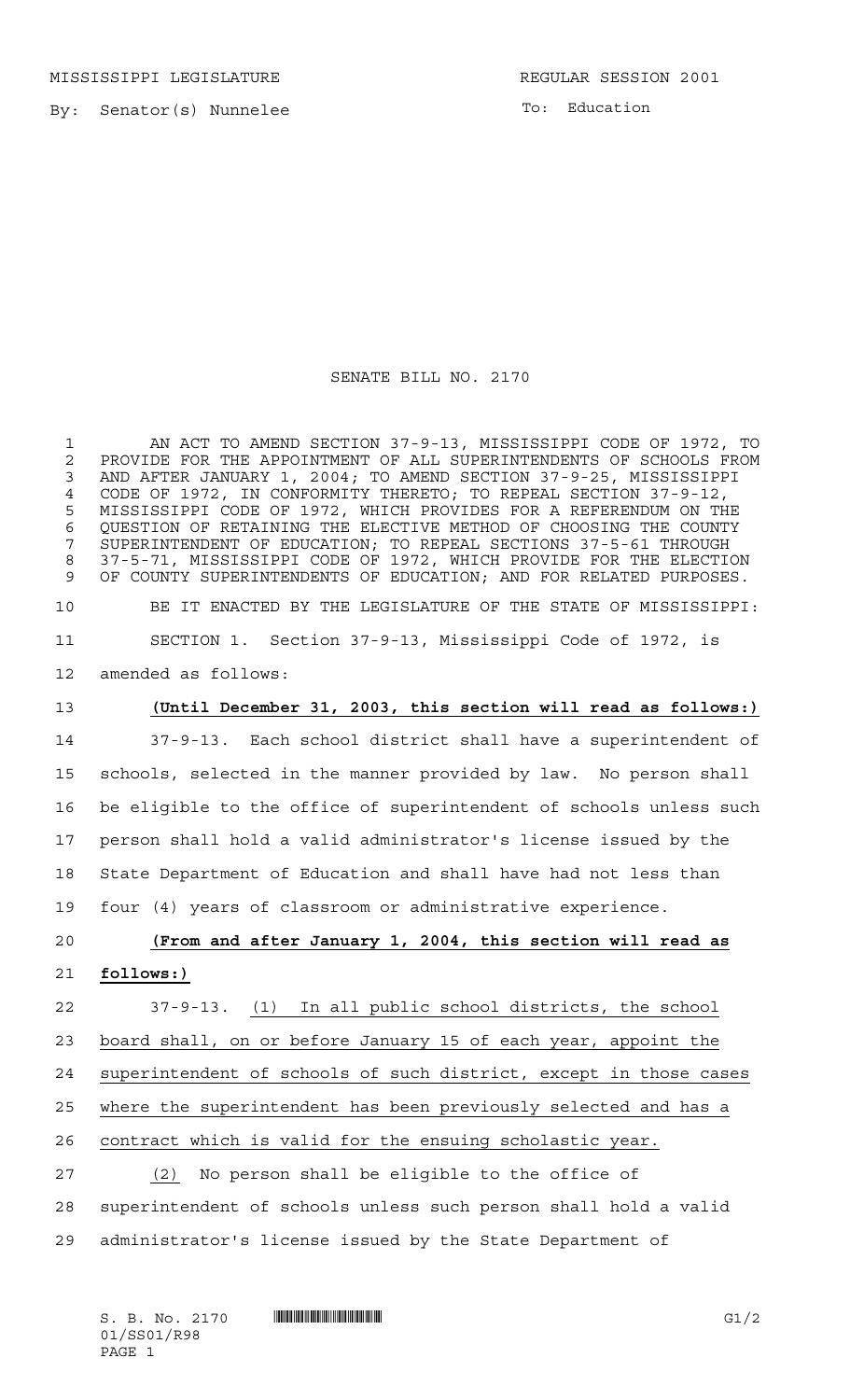Education and shall have had not less than four (4) years of classroom or administrative experience.

 SECTION 2. Section 37-9-25, Mississippi Code of 1972, is amended as follows:

### **(Until December 31, 2003, this section will read as follows:)**

 $S. B. No. 2170$   $\blacksquare$  37-9-25. The school board shall have the power and authority, in its discretion, to employ the superintendent, unless such superintendent is elected, for not exceeding four (4) scholastic years and the principals or licensed employees for not exceeding three (3) scholastic years. In such case, contracts shall be entered into with such superintendents, principals and licensed employees for the number of years for which they have been employed. All such contracts with licensed employees shall for the years after the first year thereof be subject to the contingency that the licensed employee may be released if, during the life of the contract, the average daily attendance should decrease from that existing during the previous year and thus necessitate a reduction in the number of licensed employees during any year after the first year of the contract. However, in all such cases the licensed employee must be released before July 1 or at least thirty (30) days prior to the beginning of the school term, whichever date should occur earlier. The salary to be paid for the years after the first year of such contract shall be subject to revision, either upward or downward, in the event of an increase or decrease in the funds available for the payment thereof, but, unless such salary is revised prior to the beginning of a school year, it shall remain for such school year at the amount fixed in such contract. However, where school district funds, other than minimum education program funds, are available during the school year in excess of the amount anticipated at the beginning of the school year the salary to be paid for such year may be increased to the extent that such additional funds are available and nothing herein shall be construed to prohibit same.

01/SS01/R98 PAGE 2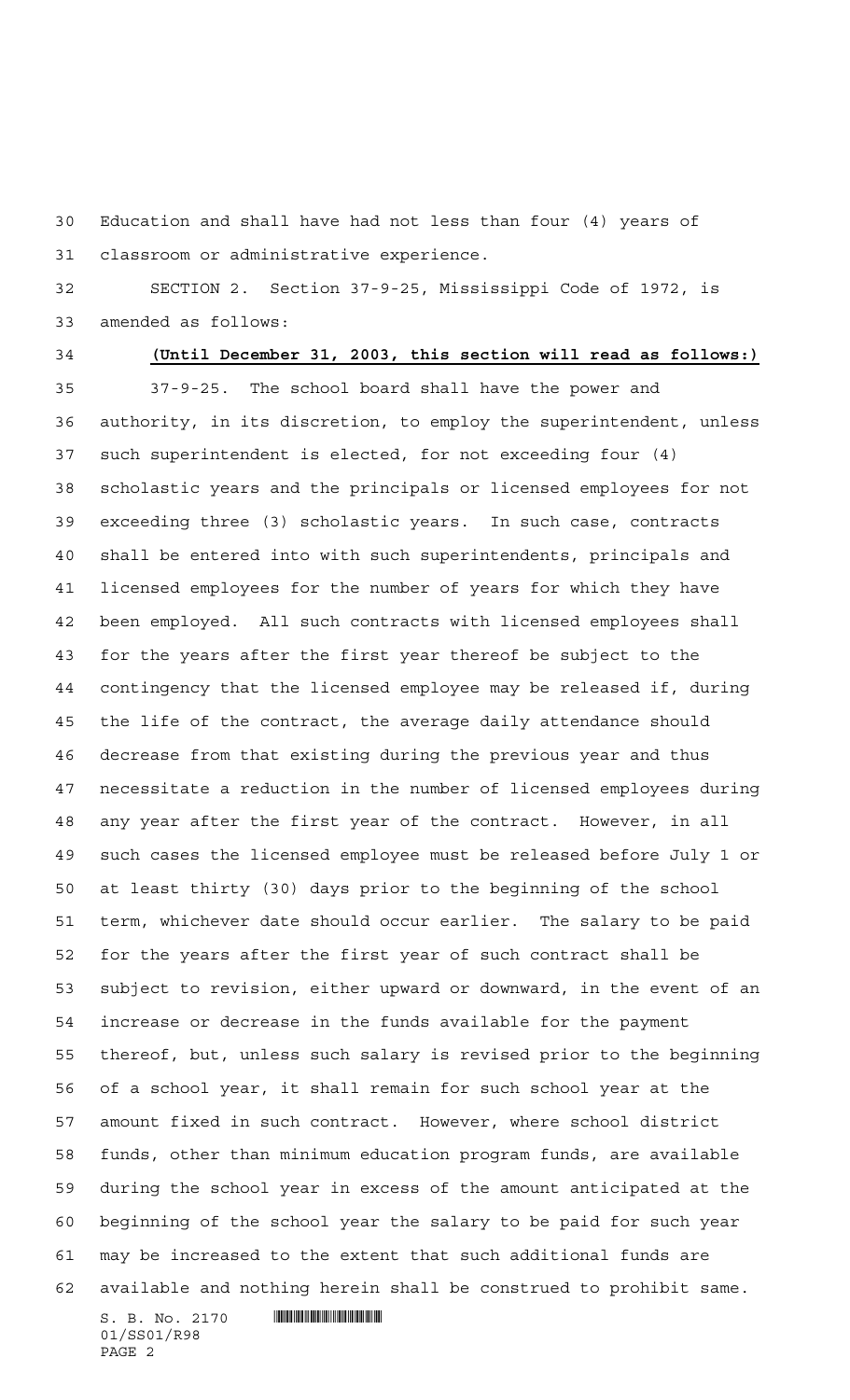#### **(From and after January 1, 2004, this section will read as**

#### **follows:)**

 37-9-25. The school board shall have the power and authority, in its discretion, to employ the superintendent **\*\*\*** for not exceeding four (4) scholastic years and the principals or licensed employees for not exceeding three (3) scholastic years. In such case, contracts shall be entered into with such superintendents, principals and licensed employees for the number of years for which they have been employed. All such contracts with licensed employees shall for the years after the first year thereof be subject to the contingency that the licensed employee may be released if, during the life of the contract, the average daily attendance should decrease from that existing during the previous year and thus necessitate a reduction in the number of licensed employees during any year after the first year of the contract. However, in all such cases the licensed employee must be released before July 1 or at least thirty (30) days prior to the beginning of the school term, whichever date should occur earlier. The salary to be paid for the years after the first year of such contract shall be subject to revision, either upward or downward, in the event of an increase or decrease in the funds available for the payment thereof, but, unless such salary is revised prior to the beginning of a school year, it shall remain for such school year at the amount fixed in such contract. However, where school district funds, other than minimum education program funds, are available during the school year in excess of the amount anticipated at the beginning of the school year the salary to be paid for such year may be increased to the extent that such additional funds are available and nothing herein shall be construed to prohibit same.

 SECTION 3. Section 37-9-12, Mississippi Code of 1972, which provides for a referendum on the question of retaining the

 $S. B. No. 2170$  **INSERIAL SUBSET IN A SET OF A SET OF A SET OF A SET OF A SET OF A SET OF A SET OF A SET OF A SET OF A SET OF A SET OF A SET OF A SET OF A SET OF A SET OF A SET OF A SET OF A SET OF A SET OF A SET OF A SET O** 01/SS01/R98 PAGE 3